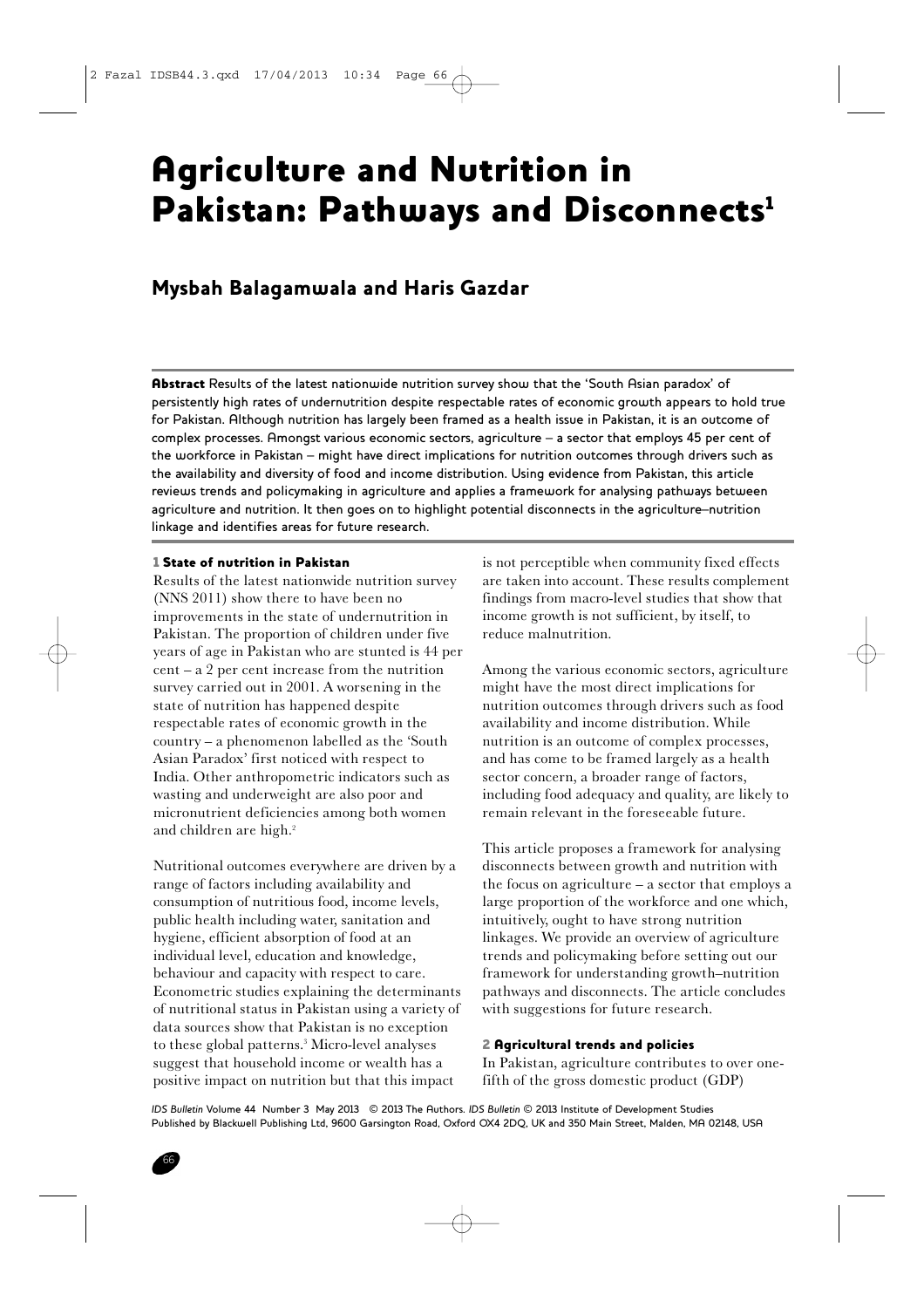although its contribution has been declining steadily (Pakistan Ministry of Finance 2011). Labour force participation in agriculture however has declined less sharply and continues to employ 45 per cent of the total workforce, suggesting significant levels of underemployment in agriculture (FBS 2011a).

The structure of the agricultural sector has also experienced changes, with livestock becoming increasingly important and a driver of agricultural growth.4 This has implications for food security particularly of the poor as they rely on cereals for a high proportion of their caloric needs (see Table 3). Additionally, cash crops like cotton (a key input in the politically important textile sector) and sugar make up one-fifth of the total value of the sector (PBS 2011b). Some of the regions with consistently low levels of nutrition (such as Sindh and southern Punjab) (NNS 2011; Punjab Planning and Development Department 2009) are also those where the economy is dominated by cash crops such as cotton (Malik 2005).

Although agriculture is seen as an important sector in public rhetoric, policies and programmes relating to agriculture have become increasing fragmented into special interest issues over time. The major public investments for agricultural growth involved the construction of irrigation infrastructure which led to steady increases in the extent of irrigated areas until the 1970s. Technological changes known as the Green Revolution (introduction of higher-yielding seed varieties and modern inputs) occurred in the 1960s and 1970s. Other related programmes such as extension services have lost their prominence over time, and much of the innovation is routed through markets. Key elements of active policymaking that have influence on agricultural growth and productivity relate to prices, subsidies (including subsidised credit) and taxes – of agricultural produce, inputs and incomes. Other programmes relating to agriculture usually focus on improving water availability, strengthening research systems, agribusiness development and enhancing supply chains through technology improvements. Recent constitutional changes have shifted much of agricultural policymaking to the provincial level of government while retaining some food security-related issues at the federal level.<sup>5</sup>

Agricultural policy, moreover, has not paid explicit attention to nutrition or food consumption until relatively recently. Food security emerged as a priority issue during the food prices hike in 2007–08 and with the realisation that global food prices were likely to remain high and volatile, with strong adverse implications for food security and poverty. A National Task Force on Food Security was set up in 2008 and its report provides a comprehensive and authoritative review of existing policies, and recommendations for the way forward.

One of the most important contributions of the Task Force was to provide a rational basis for the formulation of pricing policy of arguably the most important agricultural product. The government has historically set a floor price for the wheat crop as a way of supporting farmers. Over the decades, however, the government's ability to insulate the national economy from global market prices has declined. Agricultural produce including wheat is exported (often without government sanction) to neighbouring countries at global prices. The Task Force gave formal recognition to these market conditions and proposed that the key objective of a government support price ought to be to guarantee local farmers some level of parity with global market prices. In the past, governments had been willing to use the procurement price to signal low domestic prices in the unrealistic hope that this would depress market prices for urban consumers.

The Task Force marshalled evidence to demonstrate that wheat output responds quickly to price changes, and particularly to anticipate gaps with respect to world prices. The relationship between the price of wheat and its supply in the local markets, therefore, is from price to quantity, rather than the other way round. The Task Force further endorsed the creation of a cash transfer system to protect vulnerable net buyers of food from price inflation and volatility. The most significant policy change with respect to agriculture in recent years, therefore, has been with regard to wheat pricing. Allowing parity with world prices has boosted agricultural growth rates, and has led to increases in rural incomes, while the establishment of a cash transfer system may have protected the consumption of some of the poorest households.

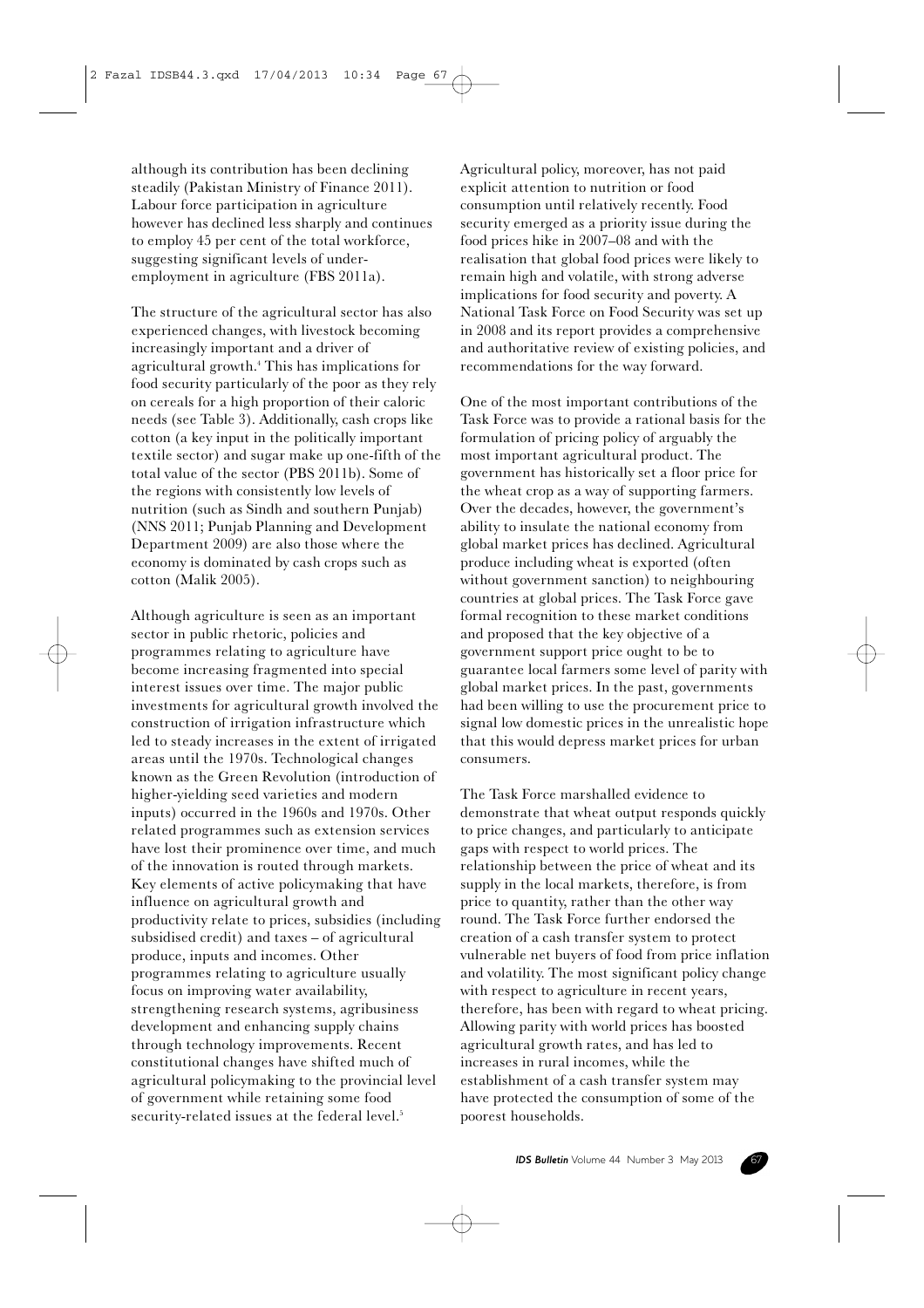#### **Table 1 Calorie consumption and undernutrition by province**

|                   | Calorie<br>consumption | Child undernutrition 2011 |                            |                       |
|-------------------|------------------------|---------------------------|----------------------------|-----------------------|
|                   | 2007-08                | $(\%)$                    | Stunting Wasting<br>$(\%)$ | Underweight<br>$(\%)$ |
| Pakistan          | 2.408                  | 44                        | 15                         | 32                    |
| Punjab            | 2.435                  | 39                        | 14                         | 30                    |
| Sindh             | 2.164                  | 50                        | 18                         | 41                    |
| <b>KPk</b>        | 2.640                  | 48                        | 17                         | 24                    |
| Balochistan 2,439 |                        | 52                        | 16                         | 40                    |

Source Authors' calculations from Household Integrated Economic Survey (FBS 2008) and National Nutrition Survey (NNS 2011).

Agricultural growth rates in Pakistan have responded well to price incentives, and recent policy changes have elicited a growth response. This turnaround follows two decades of uneven performance with relatively high growth rates in the 1990s and a slowdown in the early 2000s. With some preconditions for agricultural growth in place, the question about agriculture's contribution to nutritional improvement gains salience.

#### 3 Pathways between agriculture and nutrition

Even though nutrition is an outcome of complex processes, and has come to be framed largely as a health sector concern, a broader range of factors, including food adequacy and quality, are likely to remain relevant in the foreseeable future (UNICEF framework in Herforth *et al*. 2012). The average daily calorie intake per adult equivalent in Pakistan (2,400 calories) falls within the range of minimum calorie requirement standards but nearly two-fifths of the households consumed less than 2,100kcal/day.6 Among the provinces, too, there is great variation with households in Sindh consuming the lowest number of calories. Sindh also has the highest incidence of malnutrition among children in Pakistan. The correspondence between calorie consumption and nutrition does not hold, however, for all provinces and anthropometric indicators as can be seen in Table 1.

Agriculture has a direct impact on household food security through drivers such as food availability and income distribution. The agricultural sector plays an important role in the availability of diverse and nutrition-dense foods.

For agricultural households, the connection between agriculture and nutrition goes a step further with agriculture being a source of income that directly affects nutrition through both food consumption and food absorption. The link between agriculture and nutrition runs both ways as good nutrition – and health – have an impact on the ability to carry out agricultural labour. Time spent on agricultural labour by a woman, too, impacts nutrition as it reduces time for childcare (one of the underlying determinants of a child's nutritional status) and affects the nutritional requirements of a woman (Herforth *et al.* 2012; Hoddinot 2012).

A systematic review of empirical studies on the relationship between agriculture and nutrition in India was carried out by Gillespie *et al*. (2012) under the research programme Tackling the Agriculture–Nutrition Disconnect in India (TANDI). They used the UNICEF framework to highlight seven distinctive pathways through which agriculture (or agricultural growth) and nutrition could be connected. Empirical studies on India were then grouped under each of the seven pathways in order to draw conclusions about the relative strength and significance of these pathways. We examine each of these seven pathways in the light of existing knowledge of agriculture and nutrition in Pakistan, in order to identify some of the more strategic disconnects for policy intervention.

#### *Pathway 1: Agriculture as a source of food*

The TANDI review suggests that in India, growth in grain production is positively associated with nutritional improvement. The evidence is more mixed at the micro-level, however, and the fact that a household was involved in self-cultivation of food was not a guarantee of better nutrition. Many of the farm households were operating at a subsistence level, whereas households with diverse sources of livelihoods (agricultural as well as non-agricultural) were better protected against adverse shocks in food availability.

Developing the TANDI framework further, we believe that this pathway needs to be understood with respect to other sources of food, most notably the market. The assumption is that the implied price of self-consumption is substantially lower than the market price (due to transactions costs and margins), and producers translate this advantage into higher (and perhaps more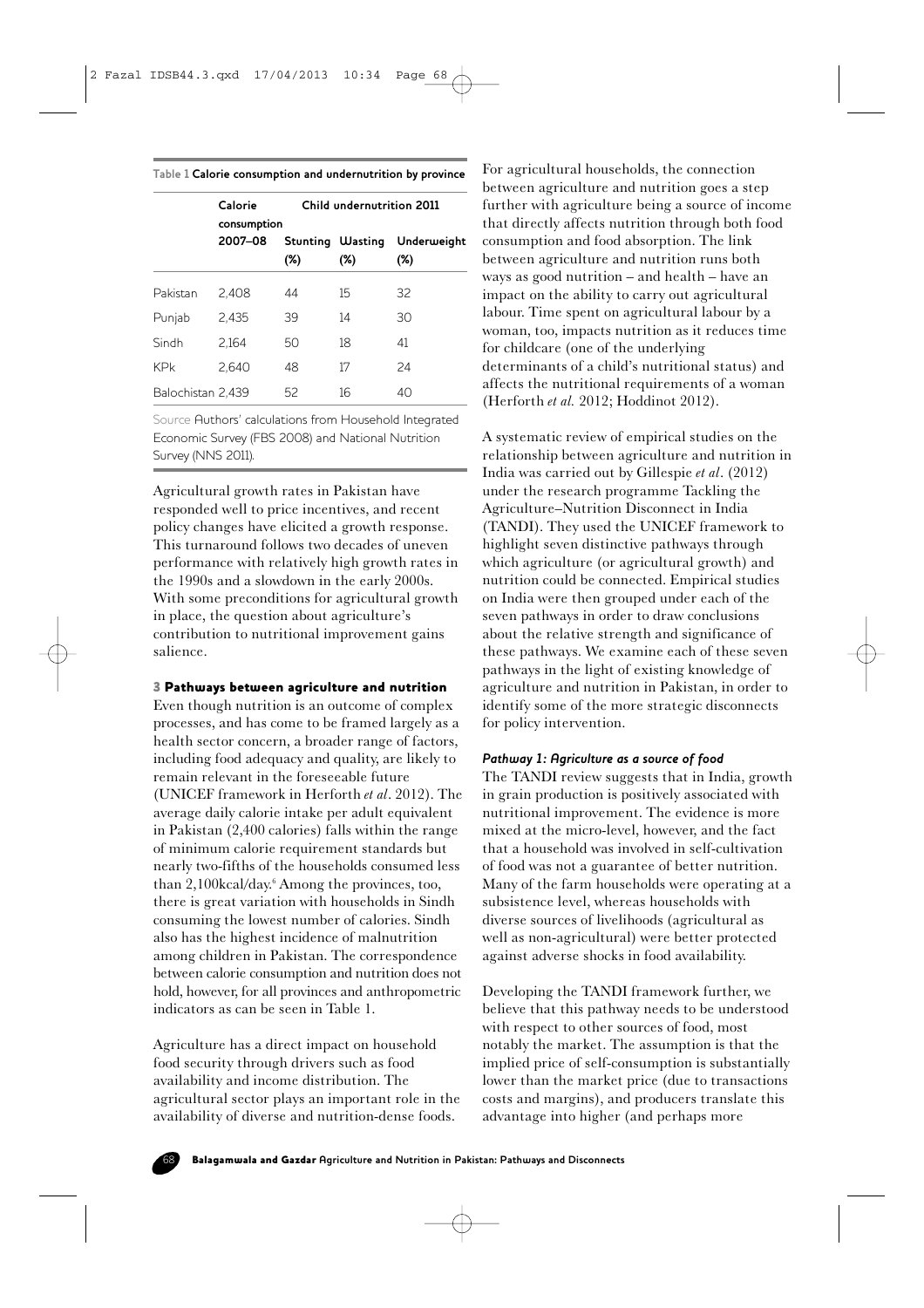# **Table 2 Calorie consumption by occupation and land ownership status**

| Occupation and land<br>ownership              | % of rural<br>households | Calories/adult<br>equivalent |  |  |
|-----------------------------------------------|--------------------------|------------------------------|--|--|
| Agriculture and own land 21                   |                          | 2.709                        |  |  |
| Agriculture and no own<br>land                | 25                       | 2.533                        |  |  |
| Other occupations                             | 55                       | 2.402                        |  |  |
| Source Authors' calculations from FBS (2008). |                          |                              |  |  |

diversified) self-consumption. It is also possible that for non-perishable produce (such as grain) producer households can manage their annual or seasonal stocks more easily compared with households who would need to make a large cash outlay (possibly in the face of credit market constraints) in order to acquire annual or seasonal stocks.

Level of calorie intake can also be explained by access to agricultural land. Agricultural households have a higher calorie intake than those who rely on non-agricultural occupations (Table 2). It is not clear whether this difference is due to greater access to cheaper food (through own production) or higher calorific requirements in agricultural work. Within agricultural households, those who owned land consumed on average about 180 calories more than those who did not. The differences in food consumption between households with differential access to land and agricultural self-employment, therefore, will be a promising area of further empirical inquiry in Pakistan.

## *Pathway 2: Agriculture as a source of income*

Increased agricultural productivity leads to income growth among farm households and this, other things being equal, can lead to higher levels of consumption. This pathway, therefore, consists of two stages: from agriculture to household income and from household income to improved food consumption. There is direct evidence for the second stage of this pathway. We find, for example, that calorie consumption and dietary diversity improve as income rises.<sup>7</sup> Households in the highest income quintile received 43 per cent of their overall calorie intake from cereals compared to 61 per cent of intake by the bottom quintile (Table 3). This is in line with TANDI findings in India, which showed

**Table 3 Calorie consumption by household consumption expenditure**

| Income<br>quintile | Household<br>calories/adult<br>equivalent     | Contribution of cereals<br>to household calories<br>(%) |
|--------------------|-----------------------------------------------|---------------------------------------------------------|
|                    | 2,001                                         | 61.0                                                    |
| $\mathcal{P}$      | 2,249                                         | 57.2                                                    |
| 3                  | 2.404                                         | 54.5                                                    |
| 4                  | 2.580                                         | 50.8                                                    |
| 5                  | 2.807                                         | 43.1                                                    |
| Total              | 2,408                                         | 53.3                                                    |
|                    | Source Authors' calculations from FBS (2008). |                                                         |

that the income elasticity of demand for macroand micro-nutrients was relatively high. The Indian evidence on the link between income growth and nutrition improvement suggests that the largest impacts of growth were observed where income rises were concentrated among the undernourished poor.

The first stage of this pathway – namely the link between agriculture and household income – is mediated by a number of other factors such as access to land and the workings of agricultural labour markets, some which are common to Pathway 1. Unlike Pathway 1, however, this particular pathway does not rely on selfconsumption or exclusively on food output. Increased productivity of a cash crop, for example, may lead to higher incomes for agricultural households. It may, conversely, also lead to a relative decline in the area allocated for food crops used for self-consumption. Higher agricultural productivity may raise incomes of farmers as well as agricultural labourers, if these productivity changes are not associated with labour-displacing technologies. Since the agricultural sector is a repository of underemployment as well as poorly paid and unpaid female labour, overall growth in agricultural incomes may imply some level of redistribution towards the poor.

# *Pathway 3: Supply and demand factors in agriculture that impact household food security*

The TANDI review identifies the impact of 'supply and demand factors' on household food security as its third pathway between agricultural growth and nutrition. A number of

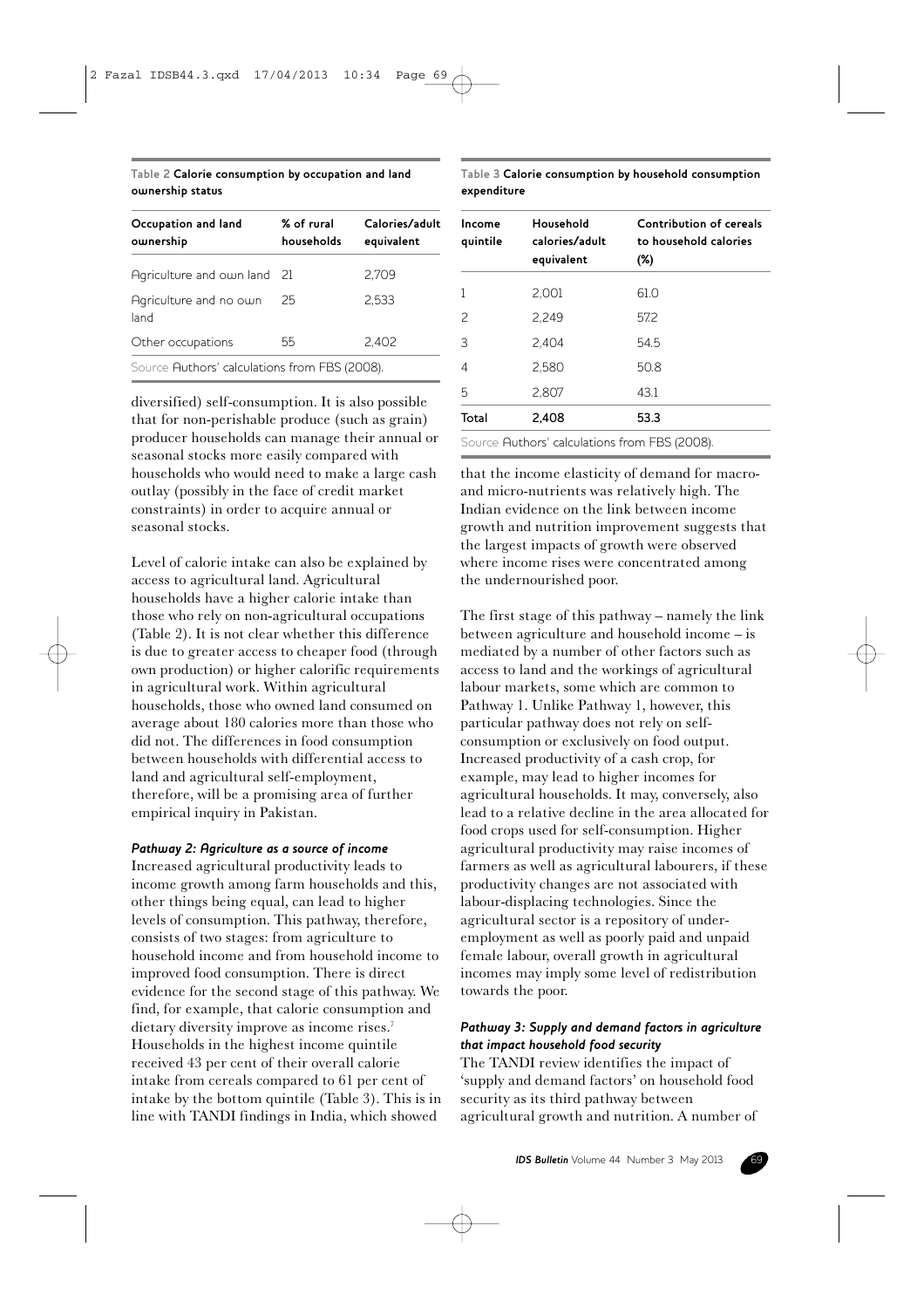specific channels are examined in the literature reviewed by TANDI. Exogenous improvements in supply, presumably through increased productivity, are thought to lower prices and boost demand and consumption. Relative prices of agricultural products will affect households differently, depending on which category they fall into – net producers or net consumers of food. For a household that can be classified as a net producer of food, price increases are favourable as they lead to an increase in income but for a net consumer of food they result in rising food expenditure which may lead to reduced consumption or reduced non-food expenditure. The commercialisation of food production, moreover, is associated with changes in prices and availability. Exogenous changes in tastes are thought to have reduced the consumption of some micronutrient-rich foods.

Some of these linkages between agricultural growth and nutrition – particularly those pertaining to changes in tastes or uses for micronutrient-rich traditional foods – may be relevant to Pakistan. It is important to note, however, that the relationship posited by this pathway between exogenous increases in supply on the one hand and prices on the other, is understood very differently in Pakistan. As we have shown above with regard to the wheat procurement price policy, the prices of most agricultural outputs are closely integrated with world market prices. Local and temporary variations notwithstanding, the price of most foods is determined not only by local supply and demand conditions but by global markets. Policydriven prices that have anticipated world market prices have encouraged growth in output and rises in rural incomes.

# *Pathway 4: Non-food expenditure of income derived from agriculture*

There are relatively few studies in the TANDI review that link income growth with nutrition improvement through the channel of increased private expenditure on health care. In principle, agricultural growth and higher incomes for farm and agricultural wage labour households may lead to greater expenditure on factors such as health care, water and sanitation that are known, in Pakistan, to contribute to nutritional improvement through better food absorption (Afzal 2012; Mahmood 2001; Ibrahim 1999; Haddad *et al.* 1996; Alderman and Garcia 1992).

This pathway between agricultural growth and nutritional improvement is similar to Pathways 1 and 2 in the sense that it is relevant for those households who directly participate in agricultural production (as farmers or labourers) and are thus potential beneficiaries of agricultural growth.

# *Pathways 5 to 7: Role of gender through female employment in agriculture and its impact on intrahousehold allocations, care practices and females' own energy expenditure*

Growth-inducing changes in agriculture can increase the demand for and use of women's labour, and this in turn may have positive as well as negative implications for nutrition. A number of studies reviewed under TANDI suggest that female earnings or women's control over household incomes can increase expenditure on food and basic needs. Increased female labour participation in agriculture, either through agricultural growth or through changes in labour markets, can have contradictory effects on nutrition. Some studies in India (reviewed by TANDI) suggest that women's work has a negative impact on care arrangements within households. If women's own dietary needs receive low priority, higher labour participation may lead to lower nutritional health as energy-intensive activity is not fully compensated for with increased food consumption. This appears to be the implication of a number of empirical studies reviewed by TANDI.

In Pakistan there has been a steady increase in the relative size of the female workforce in agriculture. In fact, the main increase in female labour force participation has occurred in agriculture, which is the largest employer of female labour. Women now represent 38 per cent of all agricultural labour, an increase of 16 percentage points since 2002 (PBS 2011a; FBS 2003). Women's work in agriculture includes tasks like harvesting and cotton-picking (which is highly dependent on female labour) as well as taking care of livestock as unpaid workers. Seventy per cent of rural female workers are reported under the 'unpaid family labour' category (PBS 2011a) and it is safe to assume that a majority are involved in agricultural activities. Many of these activities are energy-intensive and may affect a woman's own nutritional status and they are timeconsuming, which may reduce time for childcare.

Some of the regions with the worst nutritional outcomes are those where the agricultural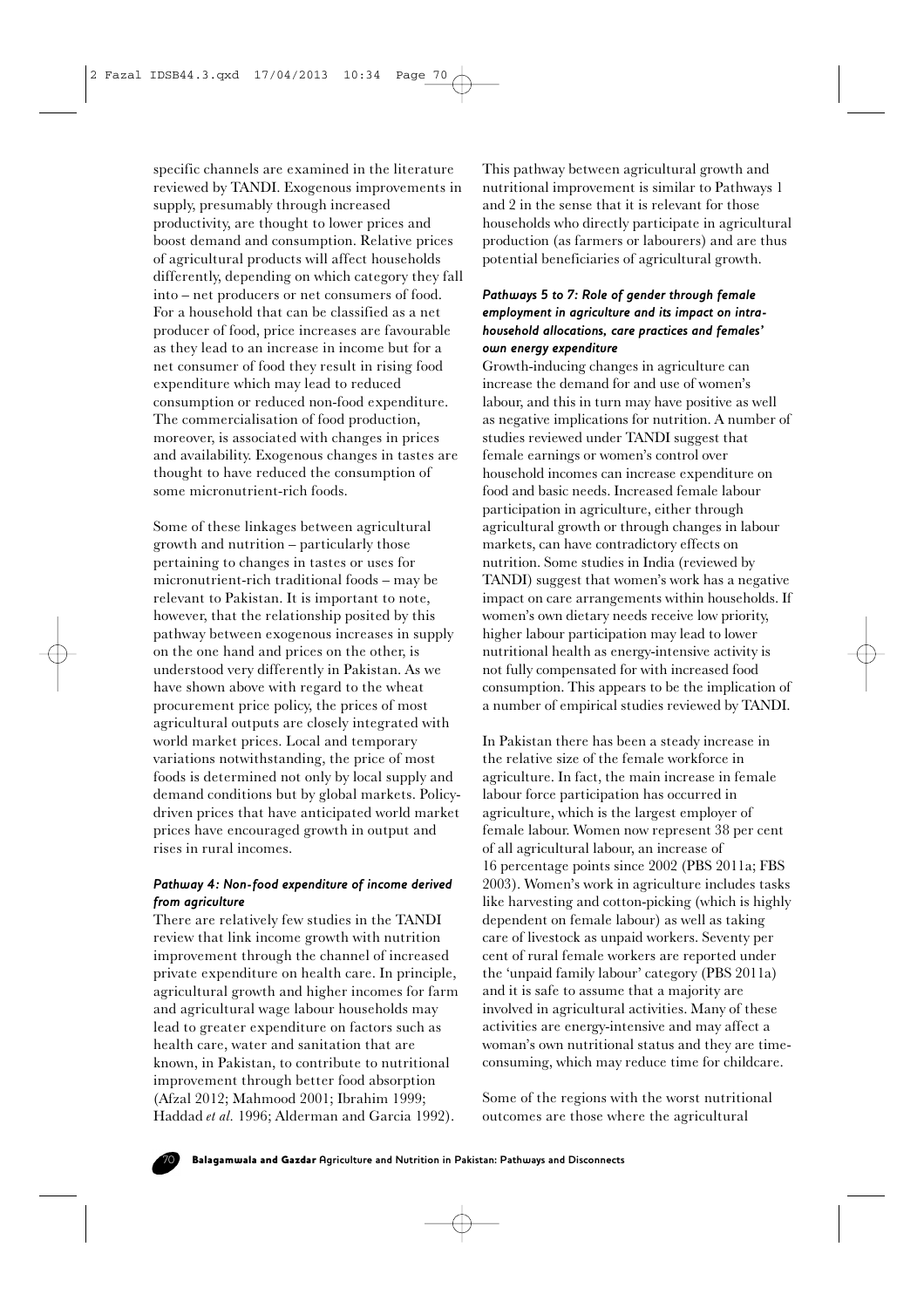economy does relatively well, but which also rely heavily on cash crops such as cotton that are intensive in the use of female labour. This may support the thesis of the negative link between agriculture and nutrition. There may be opportunities for assessing the importance of the positive linkage (through the impact of women's income on food consumption) by examining the effects of women-focused cash transfers on nutritional outcomes. This can potentially allow an analysis of the impact of women's income alone on nutrition without taking into account the potential adverse effects of reduced childcare time and increased nutritional requirements.

## 4 Potential disconnects

The TANDI framework is a useful point of departure for an understanding of the agriculture–nutrition link in Pakistan. Progress along any particular pathway between agriculture and nutrition depends on a wide range of intervening processes and conditions. Many of these processes and conditions are located outside the agricultural sector, or indeed any narrowly defined sector. The nature of gender relations, for example, will influence not only the functioning of agricultural and rural markets, but also intra-household allocations of resources, and the quality of care within a household.

We adopt an encompassing approach and identify three types of possible disconnects between agricultural growth and nutritional improvement. First, there is a mismatch between beneficiaries of growth and nutritionally deprived population segments. The mismatch may occur between as well as within households. While agricultural growth may benefit those households which have access to land, it may be the landless or the land-poor who are most nutritionally deprived. Within households, growth in agricultural incomes (and work) might be distributed unequally between men, women and children. Second, existing patterns of behaviour and preferences may be biased against pro-nutrition 'uses' of agricultural growth. Third, the supporting public infrastructure, particularly in health and other social sectors, which is crucial for transforming agricultural growth into improved nutrition, may be compromised by low levels of political priority and/or organisational effectiveness. This approach leads to the identification of four disconnects, discussed in detail below.

#### *Disconnect 1: Access to agricultural land*

All but one of the seven pathways identified by TANDI relate exclusively to households that are engaged in agricultural production as farmers or labourers. Agricultural growth can improve food consumption (Pathway 1) and incomes (Pathways 2 and 4) only if the households in question are directly engaged in agricultural livelihoods. Similarly, the discussion of women's employment and its effects on nutrition (Pathways 5 to 7) is relevant only for those households that engaged directly in farming or farm labour. Pathway 3 is the only one that envisages an impact of agricultural growth on the nutrition of nonagricultural households through changes in prices and availability. There is a clear hierarchy between farmers and labourers in terms of income, food security, nutritional status and the effectiveness of the agricultural growth–nutrition improvement linkage. One major disconnect that affects most pathways, therefore, is access to agricultural land and associated labour arrangements.

Less than half (48 per cent) of rural households in Pakistan own any agricultural land and distribution of ownership holdings is highly concentrated. While the top 1 per cent of households ranked in terms of ownership holdings accounted for 30 per cent of the owned area, the bottom 72 per cent (including the landless) had only 6 per cent of the total area (ACO 2003; PCO 1998). Access to land is somewhat less skewed, as some of the landless and those with small ownership holdings rent land from larger landowners. A large proportion of the agricultural workforce consists of casual wage labourers.8 This means that most rural households are not directly engaged in selfemployment in agriculture, and may not benefit directly from either greater availability or variety of self-produced food, or from increased overall incomes.

Access to land is not only an issue that relates to distribution between households. Land ownership systems are highly patriarchal in Pakistan, and it is the norm for land to be controlled by males rather than females.

# *Disconnect 2: Patriarchy and unequal gender relations*

Another major disconnect that applies across pathways is that relating to unequal gender relations. While women's role as carers (in

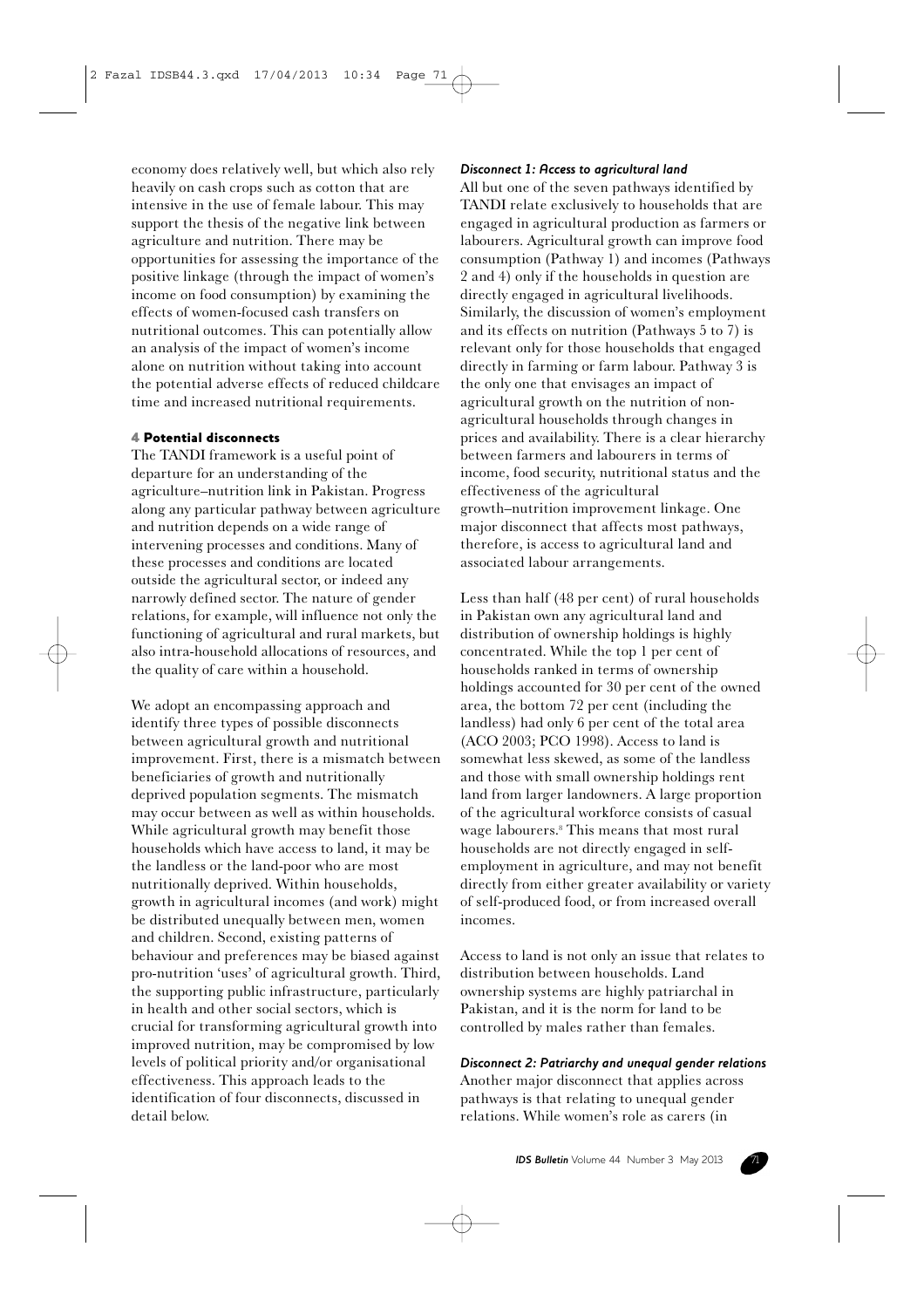Pathways 5 and 6) is seen as a potential link between agricultural growth and nutrition improvement, in fact this link implies that male earners have less regard for nutritional outcomes than their female counterparts. In order words, the gender pathways can also be framed as disconnects.

Gender inequality is conspicuous in virtually all areas of social policy in Pakistan and this presence of highly unequal gender relations is underpinned by patriarchal social norms. Maternal health practices and women's education (through the route of health education and care practices and behaviour) have shown to strongly influence a child's nutritional status (see Aslam and Kingdon 2010). Women's empowerment has been found to influence household expenditure choices in food and other items (Hou 2011). Patriarchy and unequal gender relations can therefore act as disconnects along the other pathways too. Increased food availability through agricultural growth (Pathway 1) might be compromised if intra-household allocations of food are strongly biased against women and children. The same would hold true for Pathways 2 and 4 with respect to increased household incomes through agricultural growth.

## *Disconnect 3: Behaviour and preferences*

The impact of agriculture on undernutrition through improved access to food (Pathway 1), higher incomes (Pathways 2 and 4) and women's engagement in agriculture (Pathways 5 to 7) is mediated through the behaviour and preferences of individuals and households which make choices about food consumption, dietary diversity, care practices and other related options. Better dietary and care practices can lead to significant nutrition benefits even within existing resources.

## *Disconnect 4: Political priorities and organisational effectiveness*

Interventions, policies and programmes outside of agriculture and nutrition – for example in health, education, and water and sanitation – play a crucial role in translating growth into nutritional improvements. The quantity and quality of public investment in these supporting areas depend on political priorities and the government's organisational effectiveness. This disconnect also interacts with Disconnects 1 and 2 in Pakistan – with the former because land inequality is itself an outcome of political

priorities and weak organisational capacity preventing more equal land policies (Gazdar 2011), and with the latter in terms of women's political agency and pro-nutrition public choices.

# *Strategic implications*

The pathways and disconnects we have identified using secondary literature and data cover a wide range of issues in agriculture, nutrition and other sectors. Interaction between various disconnects can be a factor in preventing pronutrition reform, but also provides the opportunity for identifying those areas of intervention that might be leveraged for change across sectors. We have noted that nearly all of the pathways identified in Section 3 are affected by inequalities in Pakistan in access to land and in gender relations. Moreover, there are close linkages between issues arising from behaviour and preferences and gender relations. Access to land too needs to be seen from the viewpoint of inter- as well as intra-household distribution of resources. Policy interventions or innovations that imply interaction across some of main disconnects – notably access to land and gender relations – can play a strategic role in addressing agriculture–nutrition disconnects and improving nutritional outcomes. Examples of these include national programmes such as: the Benazir Income Support Programme, which is a targeted cash transfer scheme for women; provincial programmes such as the Sindh Land Grant Programme under which landless women were granted state land; and interventions by nongovernmental organisations (NGOs) such as provision of microcredit loans to women for farming activities or kitchen gardening programmes.

## 5 Way forward: Research agenda

This article began with the premise that economic growth in general and agricultural growth in particular could support nutrition improvement far more strongly than it has done thus far in Pakistan. The adequacy and diversity of food consumption remains an important bottleneck at the household level, and agriculture remains the repository of an under-employed and rapidly feminising workforce. Recent policy reforms aimed at stimulating agriculture appear to have elicited a positive growth response.

Applying a framework developed by TANDI for India, we have analysed key pathways and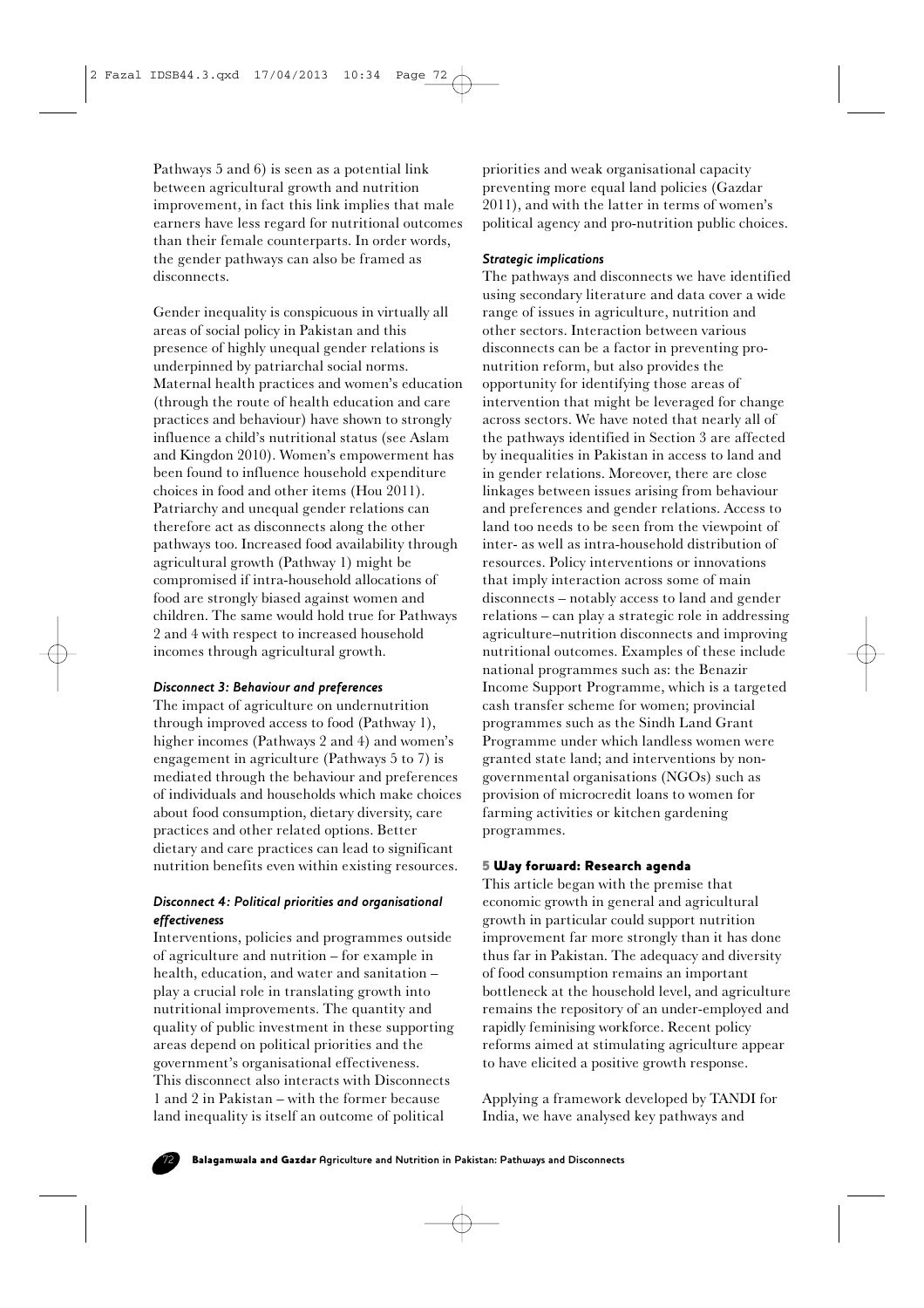disconnects between agriculture and nutrition in the context of Pakistan. The salient disconnects that require further investigation include access to land, gender relations, behaviour and preferences, and political priorities and organisational effectiveness. There are important knowledge gaps in all these areas, and a research agenda that addresses these gaps might play a role in bridging some of the

# Notes

- 1 This article is part of the Leveraging Agriculture for Nutrition in South Asia (LANSA) research programme. LANSA is funded by UKAid through the Department for International Development (DFID).
- 2 See NNS (2011) for statistics on various indicators of nutrition in Pakistan.
- 3 See, for example, Iram and Butt (2006); Afzal (2012); Alderman and Garcia (1992); Haddad *et al*. (2002); Ibrahim (1999); Mahmood (2001); Aslam and Kingdon (2010) and World Bank (2002).
- 4 In 2000–01 livestock contributed to 48 per cent of value added in agriculture but now makes

## References

ACO (2003) *Pakistan Agricultural Census 2000*, Islamabad: Agricultural Census Organization (Pakistan Bureau of Statistics)

- Afzal, U. (2012) *The Determinants of Child Health and Nutritional Status in Punjab: An Economic Analysis*, CREB Working Paper 02-12, Lahore: Centre for Research in Economics and Business
- Alderman, H. and Garcia, M. (1992) *Food Security and Health Security: Explaining the Levels of Nutrition in Pakistan*, Policy Research Working Paper Series 865, Washington DC: World Bank
- Arif, G.M. (2004) 'Child Health and Poverty in Pakistan', *Pakistan Development Review* 43.3: 211–38
- Aslam, M. and Kingdon, G. (2010) *Parental Education and Child Health – Understanding the Pathways of Impact in Pakistan*, CSAE Working Paper Series 2010–16, Oxford: Center for the Study of African Economies
- FBS (2008) *Household Integrated Economic Survey (HIES) 2007–2008*, Islamabad: Federal Bureau of Statistics (Pakistan Bureau of Statistics)
- FBS (2003) *Labour Force Survey 2001–2002*, Islamabad: Federal Bureau of Statistics (Pakistan Bureau of Statistics)
- Gazdar, H. (2011) 'The Fourth Round, and Why They Fight On: The History of Land Reform in Pakistan', in *Leveling the Playing Field: A*

disconnects that have been identified here. Existing programmes and policies such as cash transfer programmes and land grant schemes that address themes in gender relations and access to land provide opportunities for grounded empirical and policy research. Lessons from such research can contribute to the mainstreaming of nutrition goals in policymaking in agriculture and other sectors.

up 55 per cent of value added (Pakistan Ministry of Finance 2011, PBS 2011c).

- 5 On the opportunities and challenges implied by these changes for nutrition policy see Zaidi *et al.*, this *IDS Bulletin*.
- 6 From authors' calculations based on Pakistan Federal Bureau of Statistics (FBS 2008).
- 7 Total household expenditure/capita is used as a proxy for income.
- 8 Around a sixth of the workforce in agriculture is classified as unskilled by the Pakistan Bureau of Statistics (PBS 2011a).

*Survey of Pakistan's Land Reforms*, Kathmandu, Nepal: Panos South Asia

- Gillespie, S.; Harris, J. and Kadiyala, S. (2012) *The Agriculture–Nutrition Disconnect in India: What Do We Know?*, IFPRI Discussion Paper 01187, Washington DC: International Food Policy Research Institute (IFPRI)
- Haddad, L.; Alderman, H.; Appleton, S.; Song, L. and Yohannes, Y. (2002) *Reducing Child Malnutrition: How Far Does Income Growth Take Us?*, FCND Discussion Paper 137, Washington DC: International Food Policy Research Institute (IFPRI)
- Haddad, L.; Bhattarai, S.; Immink, M. and Kumar, S. (1996) *Managing Interactions between Household Food Security and Preschooler Health*, Washington DC: International Food Policy Research Institute (IFPRI)

Herforth, A.; Jones, A. and Pinstrup-Andersen, P. (2012) *Prioritizing Nutrition in Agriculture and Rural Development: Guiding Principles for Operational Investments*, Health Nutrition and Population Discussion Paper, Washington DC: World Bank

Hoddinot, J. (2012) 'Agriculture, Health and Nutrition: Towards Conceptualising the Linkages', in S. Fan and R. Pandya-Lorch (eds), *Reshaping Agriculture for Nutrition and Health: An IFPRI 2020 Book*, Washington DC: